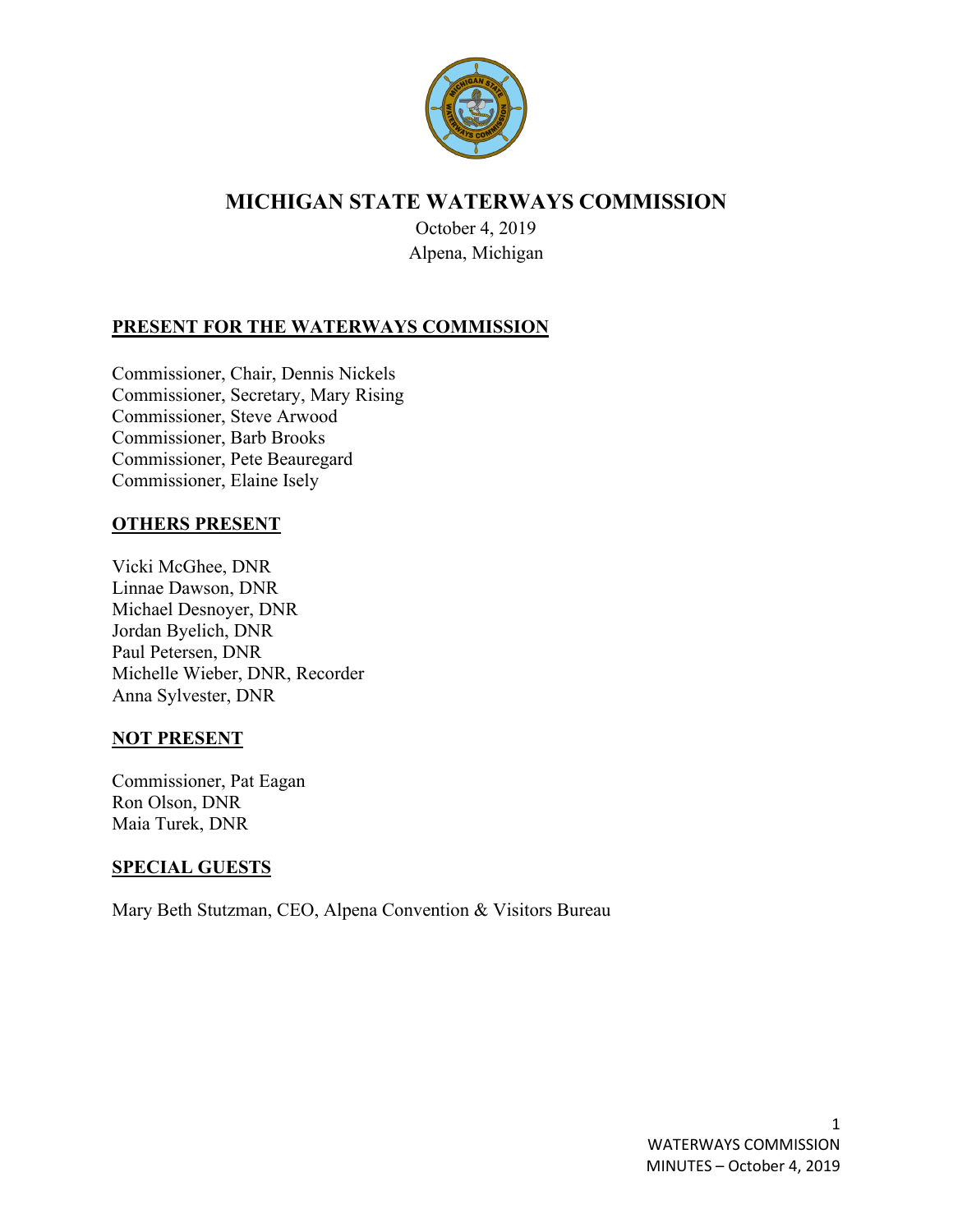

#### **MINUTES MICHIGAN STATE WATERWAYS COMMISSION**

### **OPENING COMMENTS**

Chair Dennis Nickels, called the meeting to order at 10:51 a.m., October 4, 2019. Those present recited the Pledge of Allegiance.

### **PUBLIC APPEARANCE**

**Appearances:** Gary Sams, resident of Grand Rapids, Hartshorne Boat Owner's Association. Mr. Sams stated operational control issues are continuing with the new condominium community. Mr. Sams recommended the DNR to receive the purchase agreement for review.

There were also several written correspondence received from the public regarding the following topics – Grand River dredging, Friends of the Lower Grand River, docking in Epoufette, Naubinway Marina, Clinch Park Marina, Eagle Harbor State Harbor, and dockage consideration.

### **ACTION ITEMS**

**MOTION:** Chair Dennis Nickels asked for a motion for approval of the minutes from the June 19, 2019 Michigan State Waterways Commission meeting. The motion was put into place by Commissioner Steve Arwood and was seconded by Commissioner Barb Brooks. Motion carried unanimously, 6-0.

**MOTION:** Chair Dennis Nickels asked for a motion for approval in support of resolution number 10-2019-02, Resolution of Support for FY2020 Waterways Capital Outlay Funding Plan. The motion was put into place by Commissioner Steve Arwood and was seconded by Commissioner Pete Beauregard. Motion carried unanimously, 6-0.

**MOTION:** Chair Dennis Nickels asked for a motion for approval in support of resolution number 10-2019-03, Resolution of support to Honor Commissioner, James Hansen. With suggestion to edit, the motion was put into place by Commissioner Steve Arwood and seconded by Commissioner Pete Beauregard. Motion carried unanimously, 6-0.

Chair Dennis Nickels presented outgoing Commissioner, James Hansen with a recognition plaque on behalf of the Michigan State Waterways Commission and DNR staff. Mr. Hansen ends an 8-year term served on the Commission. He resides in Escanaba and has represented the interests of Michigan's Upper Peninsula boaters.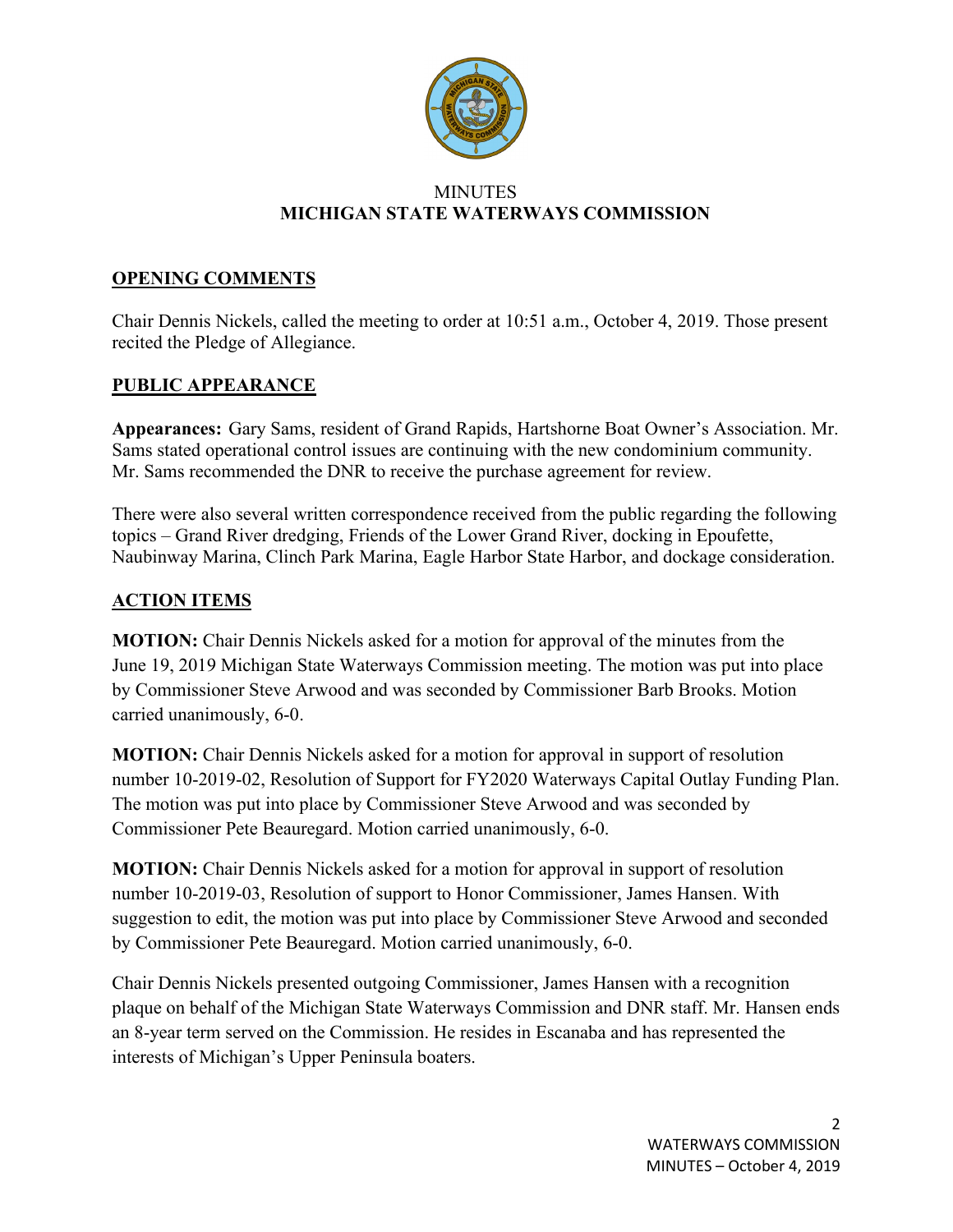

Chair Dennis Nickels welcomed newly appointed Commissioner, Elaine Isely. Ms. Isely is the Director of Water Programs for the West Michigan Environmental Action Council, a role she has held since 2012. Elaine currently serves on the board of the Dispute Resolution Center of West Michigan, on several committees, with the John Ball Zoo and is a former member of the Lower Grand River Organization of Watersheds, and Elaine resides in Grand Rapids.

# **GENERAL UPDATES**

**Vicki McGhee** informed the Commission that the 2020 budget passed. Due to the record-high water levels experienced this year, facilities are anticipating and preparing for any ice damage that may occur during the upcoming winter months.

The 2020 Michigan State Waterways Commission meeting locations were presented to the Commission. After discussion, the proposed locations were supported. The Commission has agreed on meeting in Lansing for February, April and December. Muskegon in June, Menominee in August, and Cadillac in October. These locations are always subject to change. The meeting dates will be announced at the December meeting.

**Jordan Byelich** shared a video captured by a drone with the Commissioners. The video included footage of harbors and boating access sites. The footage will help with promotion of boating, development planning, and will also allow to track shoreline and facility changes over time.

### **FINANCIAL UPDATES**

**Michael Desnoyer** provided a summary of updates based on the information provided in the meeting packet, which was provided to all Commissioners for their information. Michael informed the Commissioners most financial information was reported for 2019 but final numbers will be presented at the December Michigan State Waterways Commission meeting. Michael will share budget projections for 2020 as well, at that time.

# **OPERATIONS UPDATES**

**Linnae Dawson** provided multiple updates. Although the October Harbormaster meeting was not held this year, it was a topic of discussion. Linnae mentioned some hot topics that will be covered at the next Harbormaster meeting - marketing, geese, staffing, harbor host, and attendant training. Linnae also reported out on highwater issues that were captured around all corners of the state, some of the included facilities were, Elmwood Township Marina, Traverse City Duncan Clinch Marina, Manistee, Lake St. Clair Metropark, New Buffalo, Port Sanilac, Escanaba, Frankfort, and Boyne City, just to name a few. Rates for seasonal and transient boaters have been published for the 2020 season.